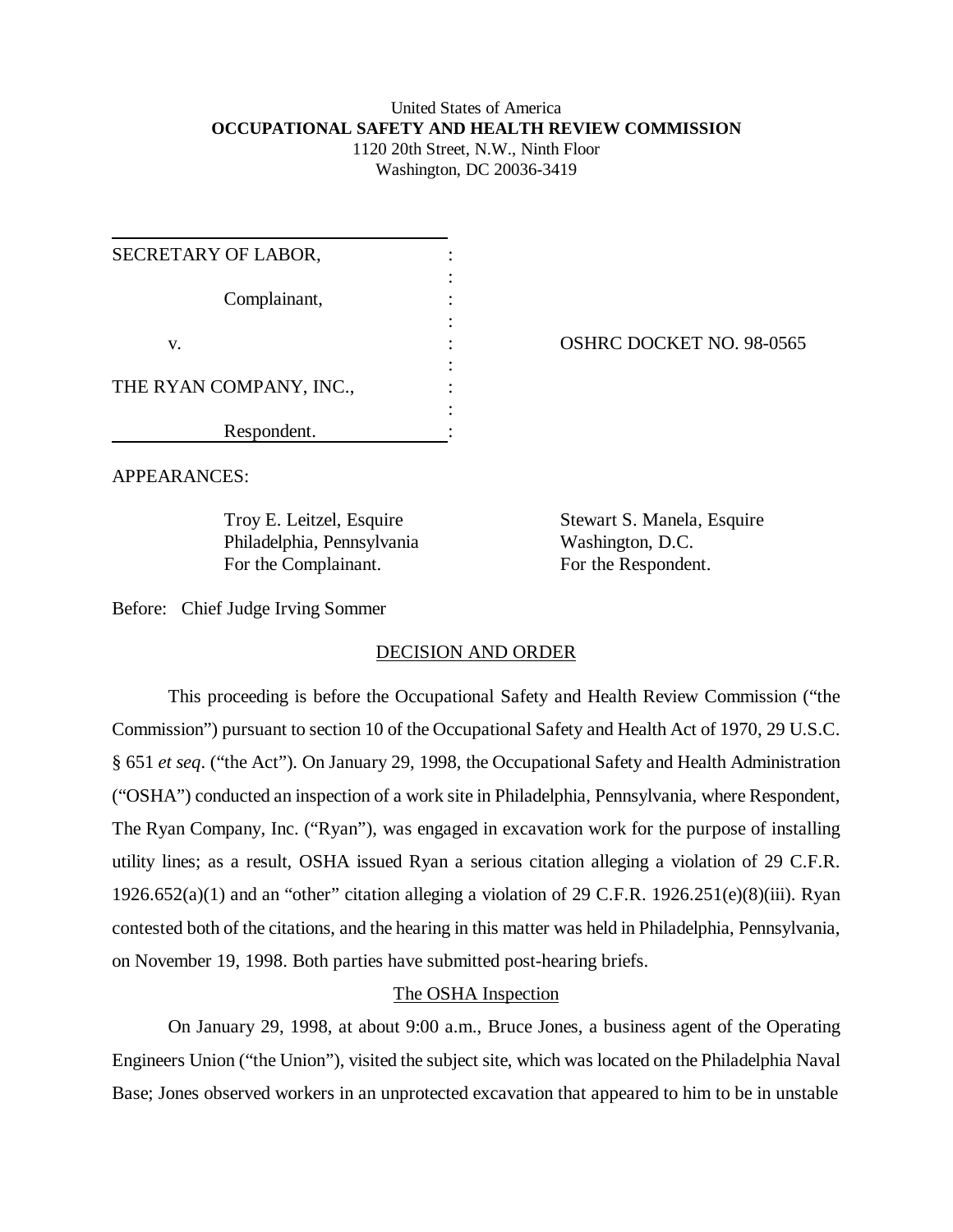soil and over 6 feet deep, and, when no one would tell him who was in charge, he photographed the excavation, had the film developed, and took the photos to OSHA that morning.<sup>1</sup> Around noon that same day, Albert D'Imperio and Scott Cassidy, two compliance officers ("CO's") from OSHA's Philadelphia office, went to the site. No one was in the excavation at that time, and the area Jones had observed had some backfill over the water pipe that had been installed. CO D'Imperio conducted an opening conference with Joseph Benoit, Ryan's project superintendent, and the CO's interviewed him and other Ryan employees at the site. The CO's also videoed the excavation, and CO D'Imperio measured it. According to his measurements, the excavation was 67 feet long and 44 inches wide, and the depth in the area where Jones had seen the employee was 4.5 feet. The depth at the end of the water pipe, which was about 20 feet away and at the north end of the excavation, was 5 feet 2 inches; however, the employees told the CO's they had not worked in that area of the excavation.<sup>2</sup> The CO's took no soil samples because both Benoit and Edward Green, Ryan's "competent person" at the site, agreed that the soil was Type C. (Tr. 5-17; 33-60; 63-67; 71-73).

### Serious Citation 1

This item alleges a violation of 29 C.F.R.  $1926.652(a)(1)$ , which requires employees in excavations to be protected by adequate protective systems, such as sloping or shoring, unless (i) the excavation is made entirely in stable rock, or (ii) the excavation is less than 5 feet deep and examination by a competent person provides no indication of a potential cave-in. To establish the alleged violation, the Secretary has the burden of showing that the standard applied to the cited condition, that the employer violated the terms of the standard, that employees were exposed to the violative condition, and that the employer had actual or constructive knowledge of the violation; to meet her burden, the Secretary must prove all four elements by a preponderance of the evidence. *Astra Pharmaceutical Prod.*, 9 BNA OSHC 2126, 2129 (No. 78-6247, 1981).

It is clear from the language of the citation, and CO D'Imperio's testimony, that the citation refers to the area of the excavation that D'Imperio measured to be 5 feet 2 inches deep, which, as

<sup>&</sup>lt;sup>1</sup>Jones visited the project from time to time because it was a Union job; however, Ryan did not employ any Union members for its work at the site. (Tr. 7-8; 25-26).

<sup>&</sup>lt;sup>2</sup>The only employees the CO's saw in the excavation were at its south end; the excavation at that end was about hip-deep, and the employees were tamping down backfill. (Tr. 68; 72-73).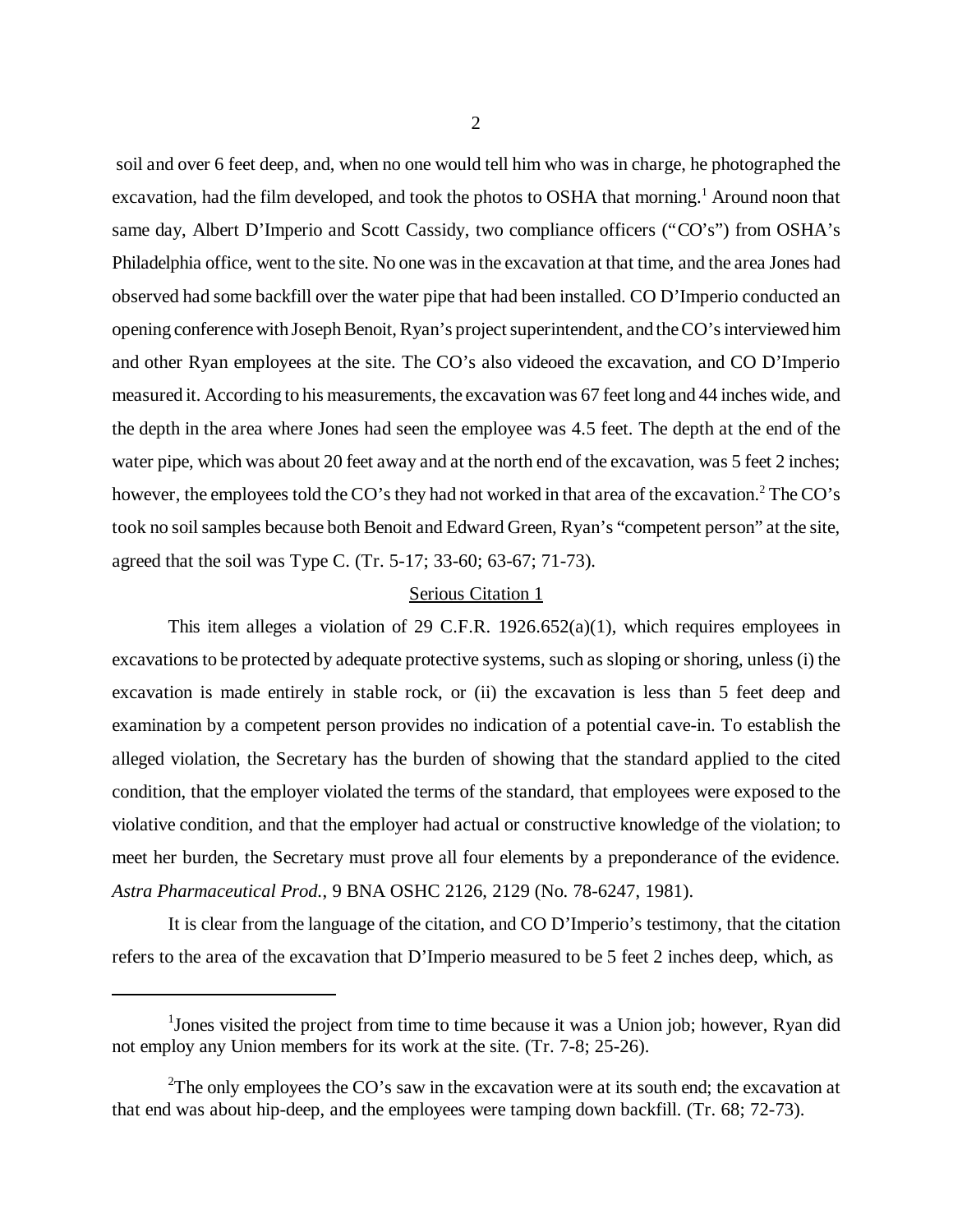noted above, was at the north end of the 20-foot water pipe that had been installed. (Tr. 43-45; 54). However, both CO's testified that no one was in that part of the excavation when they were there and that all of the employees they spoke to said they had not worked in that area of the excavation. (Tr. 43-45; 53-54; 68; 71-73). Further, although the record shows that there was a shovel at the end of the pipe where CO D'Imperio took his measurement, as well as an upright board imbedded in the soil, these factors, without more, do not establish that employees had worked in that area. (44; 49-52; 59; C-7). The shovel could have been dropped inadvertently into the excavation, and Joseph Benoit's testimony that the board was part of the shoring that had been put in, and then removed, to support the walls while the water pipe was being installed, was consistent with the statements that Ryan's employees made to the CO's during the inspection.<sup>3</sup> (Tr. 59; 93-94; 97; 108). Finally, the Secretary essentially concedes her failure to show that employees worked in that part of the trench; in her brief, she states that she "is not limited to proving employee exposure at the exact location where the 5' 2" measurement was taken," and she then goes on to address the area of the excavation measured to be 4.5 feet deep.<sup>4</sup> See Secretary's brief, pp. 9-10. Based on the record, the Secretary has not demonstrated employee exposure with respect to the part of the excavation referenced in the citation.

As to the other area of the excavation at issue, the Secretary contends that the testimony and photographs of Bruce Jones, together with CO D'Imperio's measurements, establish a violation of the cited standard. I disagree. Jones, a Union business agent, was hardly a disinterested witness, especially in view of his testimony that he spoke to Ryan before the project began to request that it employ Union members. (Tr. 25-26). Further, as Ryan notes, Jones' photos are not probative of the depth of the excavation. Photos C-1 and C-2, which show two employees in the excavation, one at the far end and the other closer to the photographer, best illustrate this point. In both photos, the excavation appears to be just over the head of the worker at the far end. However, in C-1, the top of the excavation seems to be somewhere between the head and shoulders of the closer worker, while in C-2, a close-up view, the top of the excavation looks as though it is even with that worker's mid-

 $3B$ enoit said that shoring is installed and removed from the top of the excavation. (Tr. 96-98).

<sup>&</sup>lt;sup>4</sup>The Secretary's counsel made basically the same statement at the hearing, when the undersigned questioned him about which area the citation referenced. (Tr. 109-10).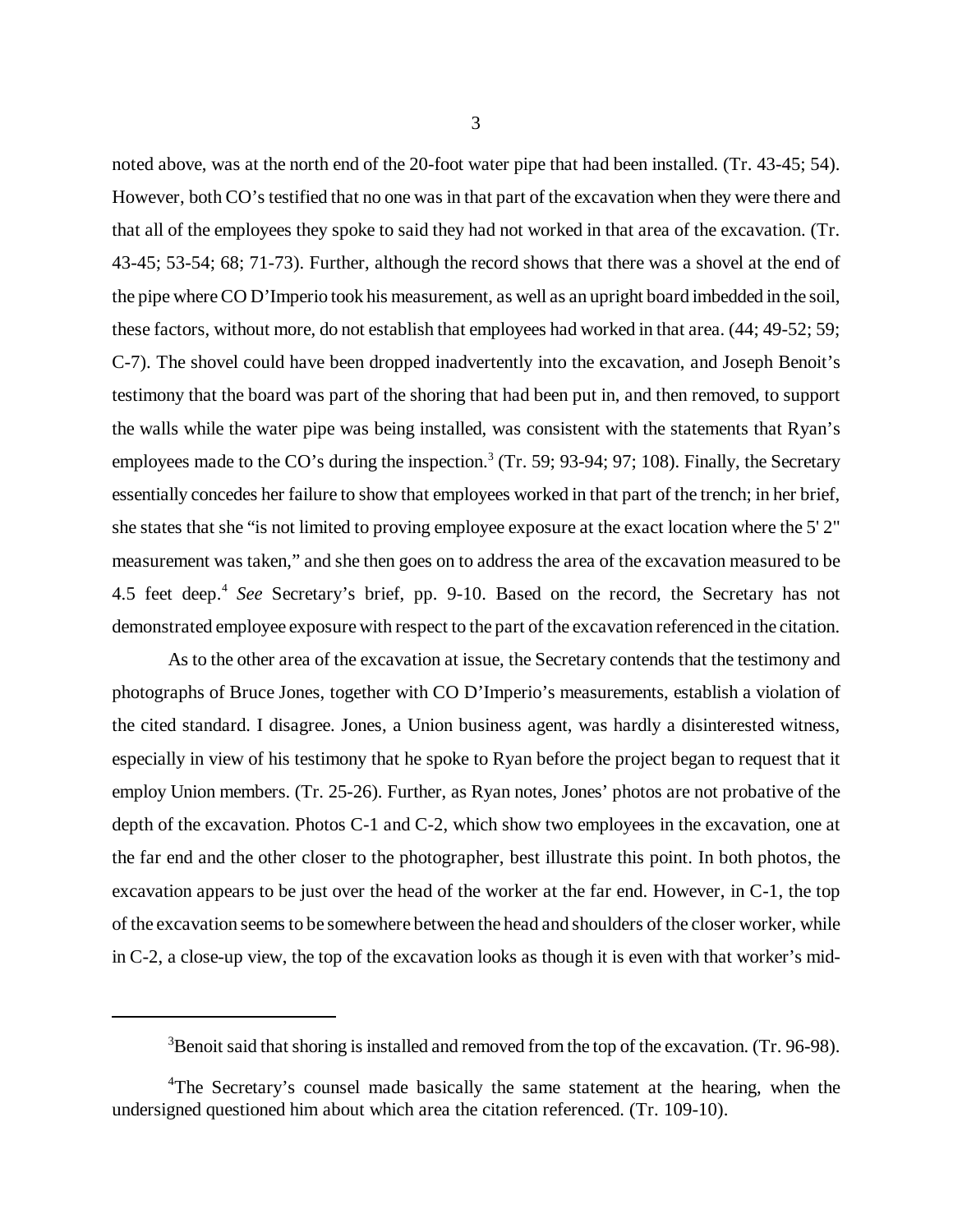section.<sup>5</sup> Although I will not address the many points set out in R-6, a written report made by a photographic evidence examiner retained by Ryan, I concur with the examiner's conclusion that the actual depth of the excavation cannot be ascertained by Jones' photos. Finally, in light of my findings in regard to the photos, and my findings below, Jones' and D'Imperio's estimates of the height of the worker shown at the far end of the excavation in C-1-2 are of no moment. (Tr. 23-24; 45-46; 60).

As to the 4.5-foot measurement, CO D'Imperio testified he obtained it by putting his tape measure down into the excavation and "on top of the pipe, and on top of some of the fill that was on there." (Tr. 43-44). Benoit indicated the pipe was 8 inches in diameter, which, added to 4 feet 6 inches, equals only 5 feet 2 inches. (Tr. 92). Moreover, while the CO testified about the backfill in the excavation, he never stated how much was on top of the pipe and whether he pushed the tape measure through the backfill and onto the top of the pipe to take his measurement. Even more significantly, the CO testified that he derived his measurement at the north end of the excavation by observing "where the top of the excavation hit the tape [measure]." (Tr. 44-45). Based on this testimony, and assuming he measured the 4.5-foot area the same way, it would appear the CO made his depth measurements at an angle. Joseph Benoit, who has been in the construction industry for 30 years, testified he was present during the CO's depth measurements and that this was in fact what happened. He said that the CO's measurements were inaccurate because they were taken diagonally, rather than vertically, and he explained that the proper way to measure the depth was to place a board across the top of the excavation, put the tape measure down to the bottom, and, while holding it in a straight line, measure up to the center of the board. (Tr. 76-77; 92-93; 102-03).

I conclude the Secretary has not met her burden of proving a violation of the cited standard. First, she made no attempt to rebut the testimony of Benoit set out above, and it is axiomatic that a vertical measurement, as Benoit described it, would be not only shorter than a diagonal measurement but also a more accurate measure of the depth. Second, Ryan offered extensive evidence of its safety practices and the safety training employees receive; in particular, Benoit testified about how the piping was installed at the site, the shoring systems and trench boxes that were used, and the fact that Ryan employees are constantly instructed to not enter unprotected excavations that are more than

 ${}^{5}$ In C-6, which shows only the closer employee, the top of the excavation appears to be about even with that employee's waist.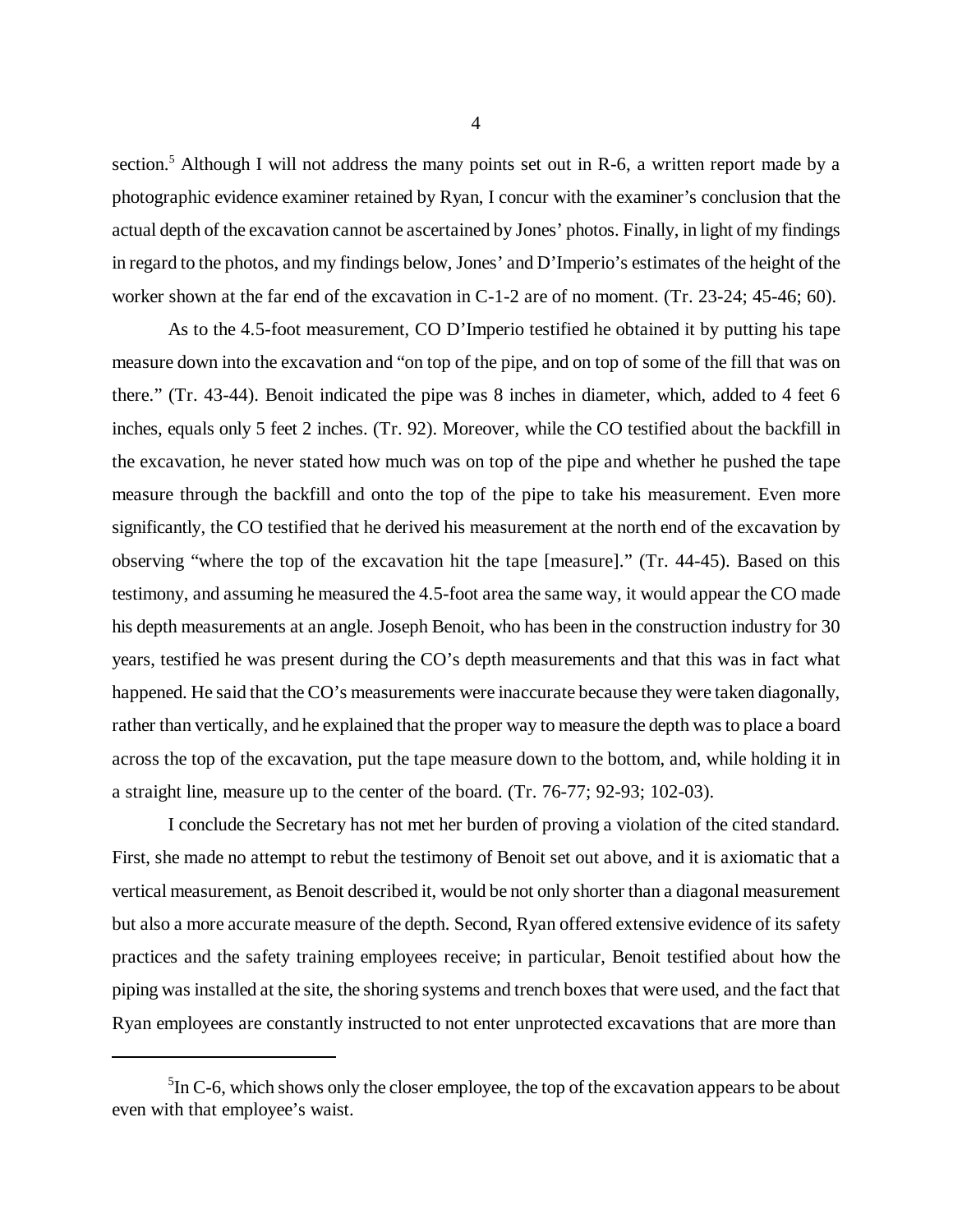5 feet deep.<sup>6</sup> (Tr. 77-100). Third, I agree with Ryan that where, as in this case, the CO's depth measurement is only 2 inches over 5 feet, the possibility for error can seriously undermine the accuracy of the measurement; I also agree that where, as here, the evidence fails to clearly establish the depth of the excavation, the citation should be vacated. The Secretary contends the citation must be affirmed, even if the excavation was under 5 feet deep, as Ryan did not show that a competent person examined it for indications of a potential cave-in. This contention is rejected. Benoit testified that Edward Green, Ryan's competent person, was available whenever work was being done in the excavation and that he examined the excavation for safety at least three times a day; Benoit also testified that workers were required to check with Green before entering the excavation. (Tr. 83-84; 90-91). On the basis of the record before me, and for the foregoing reasons, this citation is vacated.

#### "Other" Citation 2

This citation alleges a violation of 29 C.F.R. 1926.251(e)(8)(iii), which requires synthetic web slings having "[s]nags, punctures, tears or cuts" to be immediately removed from service. The basis of this citation was a sling the CO's observed that had cuts, snags and abrasions in it. The CO's testified that the employees told them that the sling was used to remove shoring timbers from the excavation as well as to move and/or direct the timbers; D'Imperio noted that Jones' photos showed a sling being used to install a pipe, although he did not know if it was the cited sling, while Cassidy said the sling was not used for lifting heavy or overhead loads and that this was why the citation was issued as "other" rather than serious. (Tr. 48-49; 54-56; 69-70; 73-75).

Joseph Benoit testified that the slings at the site, when new, were rated for 15,000 pounds; he also testified that new slings were used for lifting pipes and other loads, and that when the slings became worn they were used only for removing shoring timbers. Benoit explained that the timbers were embedded in the excavation during shoring and that to pull them out required a sling and a crane or backhoe; he further explained that after a timber was pulled out, the sling was removed, and that employees then took the timbers and stacked them by hand. Benoit noted that the timbers weighed only 45 pounds apiece, and he indicated that while the cited sling was not suitable for lifting loads it was suitable for removing the shoring timbers. (Tr. 97-99; 103).

 ${}^{6}$ Benoit testified the piping was laid at a depth of about 4 feet 9 inches, but he agreed he probably told the CO's the excavation was "around 5 feet." (Tr. 91-92; 101-03).